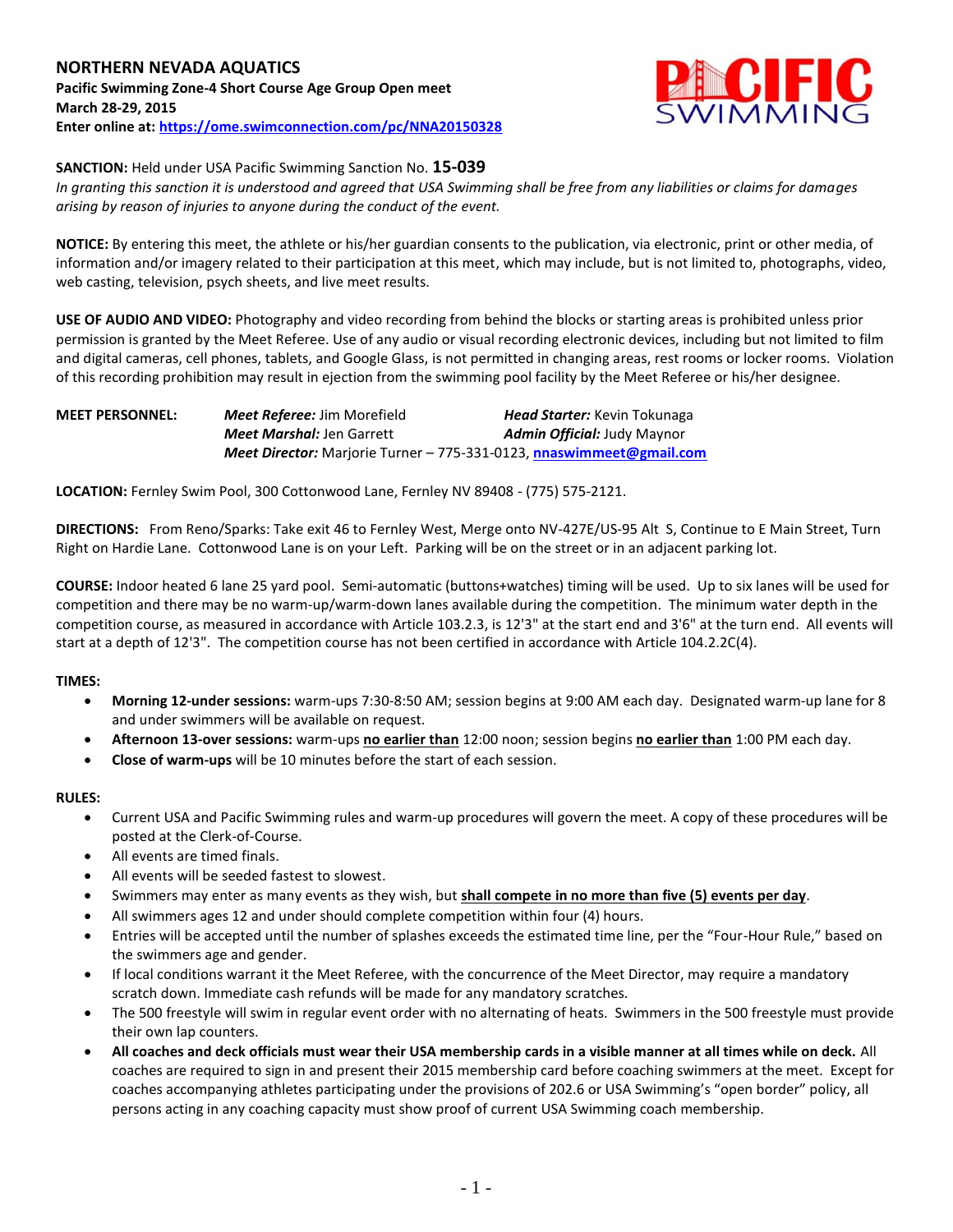# **RELAYS:**

- Relays for each session will be deck entered at the Clerk of Course no later than the start of competition for that session.
- Teams may enter as many relays as they wish. Relay swimmers must be entered in the meet (no relay-only swimmers), and must not be Unattached.
- Relay cards will be available from the Clerk of Course.
- Order of swimmers must be clearly marked on the relay card and shall not be changed after the lead swimmer is called to the blocks.
- Entry fees of \$9.00 per relay are due with the entries at the Clerk of Course, or no later than the start of the Sunday PM session.

**UNACCOMPANIED SWIMMERS:** Any USAS athlete-member competing at the meet must be accompanied by a USA Swimming member-coach for the purposes of athlete supervision during warm-up, competition and warm-down. If a coach-member of the athlete's USAS Club does not attend the meet to serve in said supervisory capacity, it is the responsibility of the swimmer or the swimmer's legal guardian to arrange for supervision by a USA Swimming member-coach. The Meet Director or Meet Referee may assist the swimmer in making arrangements for such supervision; however, it is recommended that such arrangements be made in advance of the meet by the athlete's USAS Club Member-Coach.

**RACING STARTS:** Each swimmer must be certified by a USA Swimming member coach as being proficient in performing a racing start, or must start each race in the water. It is the responsibility of the swimmer or the swimmer's legal guardian to ensure compliance with this requirement.

**RESTRICTIONS:** the following prohibitions apply to all areas of the meet venue including the pool deck, locker rooms, spectator seating, standing areas, and all areas used by swimmers during the meet and during warm-up periods

- No smoking or use of tobacco products.
- No sale or use of alcoholic beverages.
- No glass containers.
- No propane heaters.
- No animals.
- All shelters must be properly secured.
- Changing into or out of swimsuits other than in locker rooms or other designated areas is prohibited.
- Destructive devices, to include but not limited to, explosive devices and equipment, firearms (open or concealed), blades, knives, mace, stun guns and blunt objects are strictly prohibited in the swimming facility and its surrounding areas. If observed, the Meet Referee or his/her designee may ask that these devices be stored safely away from the public or removed from the facility. Noncompliance may result in the reporting to law enforcement authorities and ejection from the facility. Law enforcement officers (LEO) are exempt per applicable laws.
- During general warm-ups swimmers must enter the pool feet-first with one hand in contact with the deck or gutter (3-point entry).

# **ELIGIBILITY:**

- Swimmers must be current athlete members of USA Swimming and enter their name and registration number on the meet entry card as they are shown on their Registration Card. If this is not done, it may be difficult to match the swimmer with the registration and times database. The meet host must check all swimmer registrations against the SWIMS database and if not found to be registered, the Meet Director shall accept the registration at the meet (a \$10 surcharge will be added to the regular registration fee). Duplicate registrations will be refunded by mail.
- Entries with **"NO TIME" will be accepted**.
- Disabled swimmers are welcome to attend this meet and should contact the Meet Director or Meet Referee regarding special accommodations on entry times and seeding per Pacific Swimming policy.
- Any deck entries, and any swimmers 19 years of age and over, shall swim for time only, and shall not receive awards or score points.
- The swimmer's age will be the age of the swimmer on the first day of the meet.

**ENTRIES:** Entries will be accepted by mail or online until the applicable deadline below, or when a session is determined to be full and closed per the 4-hour rule, whichever occurs first. Check the online meet entries web site (below) for session open or closed status. **Deck entries may be accepted at the meet (for time only, and subject to proof of USA Swimming registration) only until the event is closed for seeding or the session is full.** All entries must be submitted using the swimmer's best short-course yards time for each event. "No Time" entries WILL be accepted.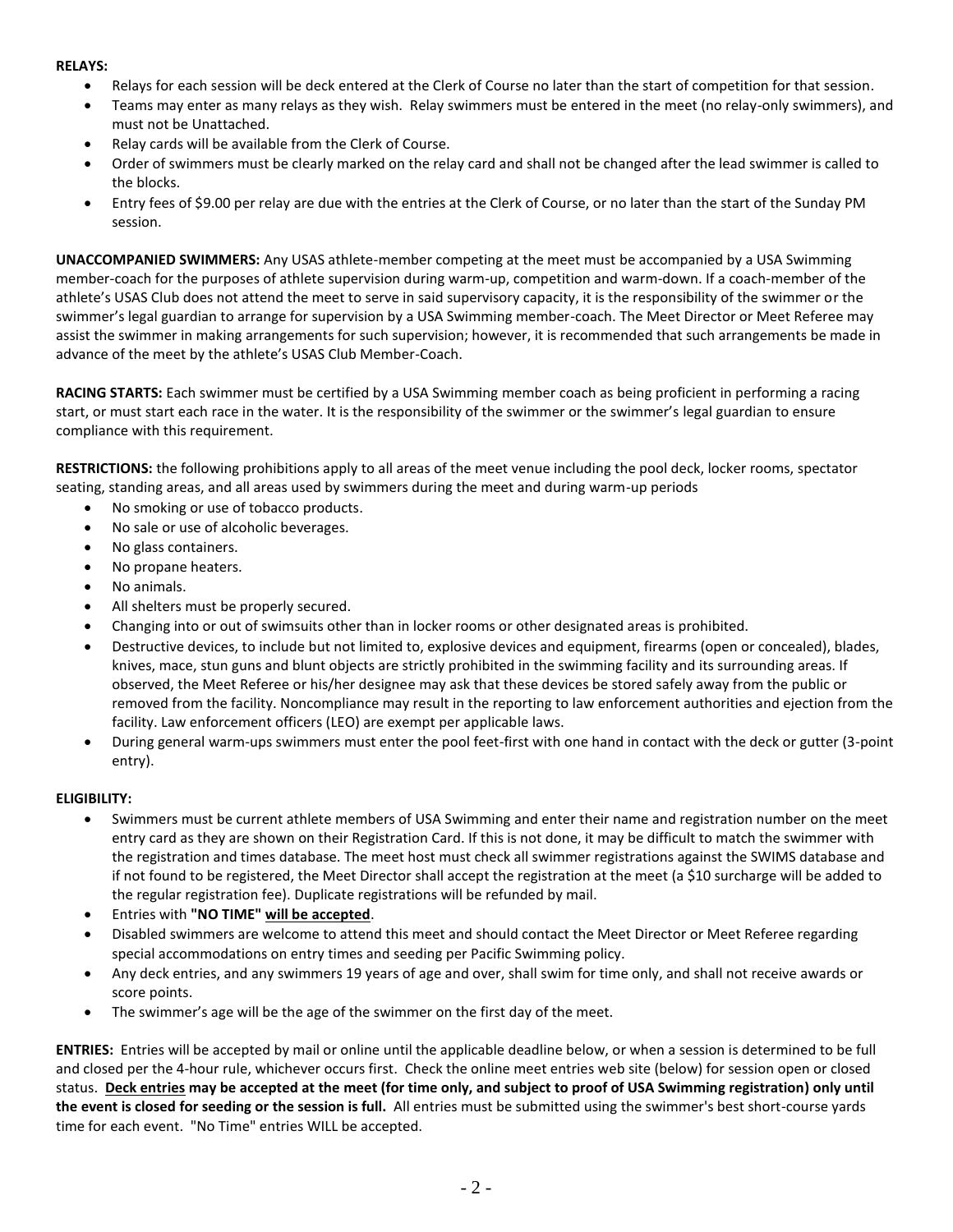**ENTRY FEES:** \$9.00 per swimmer participation fee, plus \$4.00 per individual event, and \$9.00 per relay team. NO REFUNDS except for mandatory scratch-downs. Entries will be rejected if not accompanied by the required fees.

**ONLINE ENTRIES:** Go to **<https://ome.swimconnection.com/pc/NNA20150328>** to receive an immediate entry confirmation. This method requires payment by credit card. Swim Connection LLC charges a processing fee for this service, equal to \$1 per swimmer plus 5% of the total Entry Fees. Please note that the processing fee is a separate fee from the Entry Fees. If you do not wish to pay the processing fee, enter the meet using a mail entry. **Entering online is a convenience, is completely voluntary, and is in no way required or expected of a swimmer by Pacific Swimming.** Online entries will be accepted through **Wednesday, March 18 th, 2015, at 11:59 pm.**

**MAILED ENTRIES**: Entries must be on the attached consolidated entry form. Forms must be filled out completely and printed clearly with swimmers best yards time. Entries must be postmarked by midnight, **Monday March 16 th, 2015. Mailed entries postmarked after that date will be held for possible conversion to deck entries at the meet** if space is available, subject to receipt of the required entry fees and proof of registration. Requests for confirmation of receipt of entries should include a self-addressed envelope.

**Make checks payable to**: **Northern Nevada Aquatics**

Swim Meet Entries 4570 Rio Encantado Lane 1135 Terminal Way #106 Reno, NV 89502 Reno, NV 89502

**Mail payment with entries to:** Marjorie Turner **Or Hand Deliver by 5:00 pm Wednesday March 18 to:** 

**CHECK-IN:** The meet will be deck seeded. Swimmers must check-in at the Clerk-of-Course. Close of check-in for all events shall be no earlier than 60 minutes before the estimated time of the start of the first heat of the event. No event shall be closed earlier than 30 minutes before the scheduled start of the session. Swimmers who do not check-in will not be allowed to compete in the event.

**SCRATCHES:** Any swimmers not reporting for or competing in an individual timed final event shall not be penalized. Swimmers who must withdraw from an event after it is seeded are requested to inform the referee immediately.

AWARDS: Distinctive awards will be given to 1<sup>st</sup> through 8<sup>th</sup> place for each age group, 6&un, 7-8, 9-10, 11-12, 13-18 for each event. Points will be awarded as follows (9-7-6-5-4-3-2-1) for  $1^{st}$  through  $8^{th}$ . High Point awards for the highest overall point total for each age group in male and female categories. Pick-up awards at meet. No awards will be mailed.

**ADMISSION:** Free. Programs will be available for \$5.00 each.

**REFRESHMENTS:** A snack bar will be available serving hot breakfast, hot lunches, salads and other nutritious items and beverages. Coaches and working deck officials will be provided lunch. Hospitality will serve refreshments to timers and volunteers.

**MISCELLANEOUS:** No overnight parking is allowed. Facilities will not be provided after meet hours.

**MINIMUM OFFICIALS:** All available USA Swimming member certified officials are welcomed and encouraged to work at this meet. As the number of certified officials allows, interested parents/trainees are also welcome to shadow working officials for education and/or mentoring. Participating clubs are *requested* to provide at least the following number of certified and carded officials for each session:

| Club swimmers entered in session | <b>Trained and carded officials requested</b> |
|----------------------------------|-----------------------------------------------|
| $1 - 10$                         | 0                                             |
| $11 - 25$                        |                                               |
| 26-50                            | 2                                             |
| 51-75                            | 3                                             |
| 76-100                           | 4                                             |
| 101 or more                      | -5                                            |
|                                  |                                               |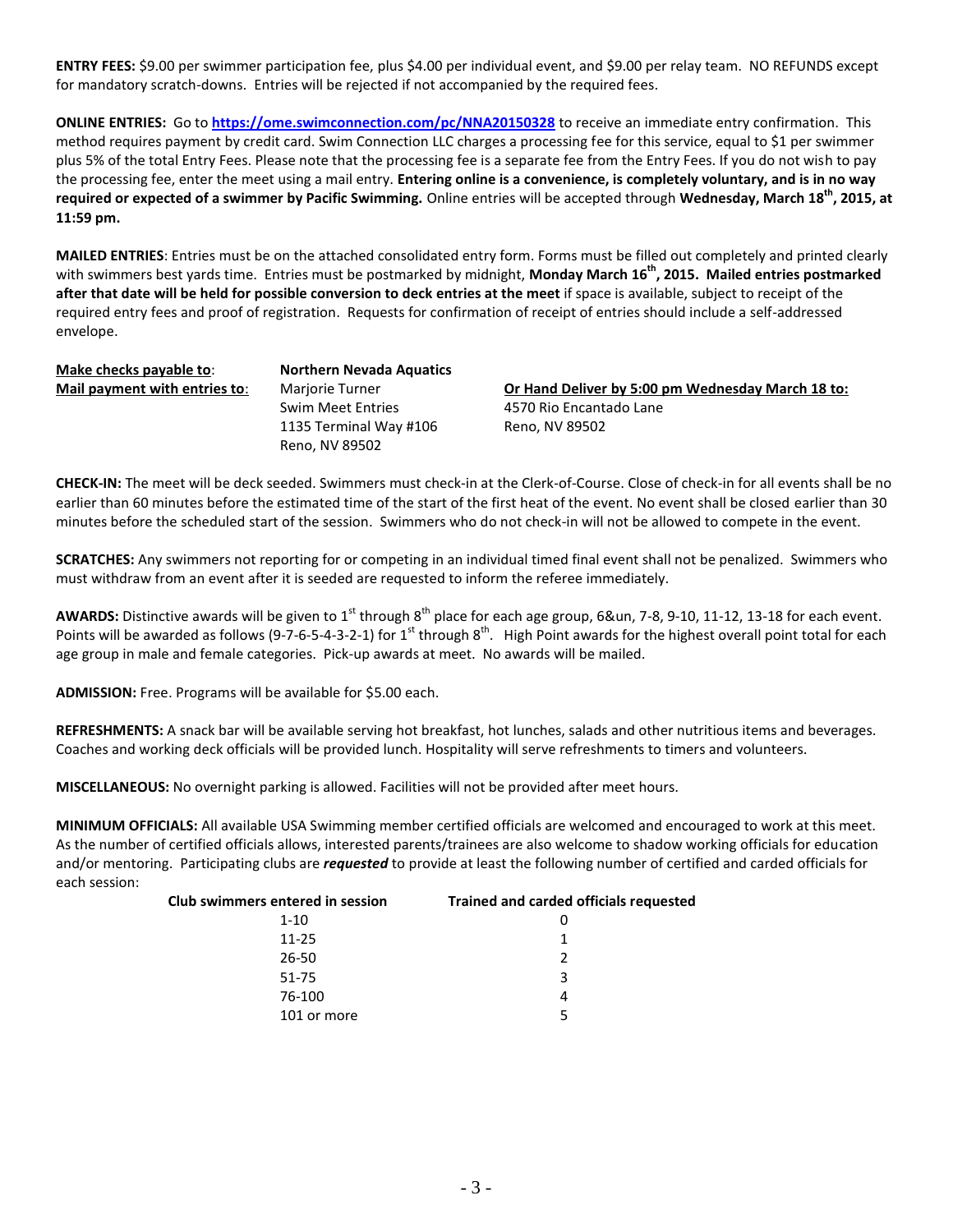# **SCHEDULE OF EVENTS**

| Saturday March 29 AM Session- |          |                |             |       | <b>Sunday March 30 AM Session</b> |                  |             |
|-------------------------------|----------|----------------|-------------|-------|-----------------------------------|------------------|-------------|
| Girls                         |          |                | <b>Boys</b> | Girls |                                   |                  | <b>Boys</b> |
| #                             | Age      | Event          | #           | #     | Age                               | Event            | #           |
|                               | $7 - 12$ | 200 Free       | 2           | 37    | $7 - 12$                          | 200 IM           | 38          |
| 3                             | 8 & UN   | 25 Free        | 4           | 39    | 8 & UN                            | 25 Breast        | 40          |
| 5                             | $5 - 12$ | 100 IM         | 6           | 41    | $5 - 12$                          | 100 Free         | 42          |
| 7                             | $5 - 12$ | 50 Back        | 8           | 43    | $5 - 12$                          | 50 Breast        | 44          |
| 9                             | $5 - 12$ | 100 Breast     | 10          | 45    | $5 - 12$                          | 100 Back         | 46          |
| 11                            | $5 - 12$ | <b>50 Flv</b>  | 12          | 47    | $5 - 12$                          | <b>100 Fly</b>   | 48          |
| 13                            | $5 - 12$ | 50 Free        | 14          | 49    | 8 & UN                            | 25 Back          | 50          |
| 15                            | 8 & UN   | 25 Fly         | 16          | 51    | $9 - 12$                          | *500 Free        | 52          |
| 17                            | $5 - 12$ | 200 Free Relay | 18          | 53    | $5 - 12$                          | 200 Medley Relay | 54          |

|       | <b>Saturday March 29 PM Session</b> |                |             |  | <b>Sunday March 30 PM Session</b> |         |                  |             |
|-------|-------------------------------------|----------------|-------------|--|-----------------------------------|---------|------------------|-------------|
| Girls |                                     |                | <b>Boys</b> |  | Girls                             |         |                  | <b>Boys</b> |
| #     | Age                                 | Event          | #           |  | #                                 | Age     | Event            | #           |
| 19    | 13 & UP                             | 200 Free       | 20          |  | 55                                | 13 & UP | 400 IM           | 56          |
| 21    | 13 & UP                             | 200 IM         | 22          |  | 57                                | 13 & UP | 200 Back         | 58          |
| 23    | 13 & UP                             | 50 Free        | 24          |  | 59                                | 13 & UP | 200 Breast       | 60          |
| 25    | 13 & UP                             | <b>100 Fly</b> | 26          |  | 61                                | 13 & UP | <b>200 Flv</b>   | 62          |
| 27    | 13 & UP                             | 100 Free       | 28          |  | 63                                | 13 & UP | **100 IM         | 64          |
| 29    | 13 & UP                             | *500 Free      | 30          |  | 65                                | 13 & UP | 400 Medley Relay | 66          |
| 31    | 13 & UP                             | 100 Back       | 32          |  |                                   |         |                  |             |
| 33    | 13 & UP                             | 100 Breast     | 34          |  |                                   |         |                  |             |
| 35    | 13 & UP                             | 400 Free Relay | 36          |  |                                   |         |                  |             |

**\* 500 freestyle swimmers must provide their own lap counters, and will swim in regular event order with no alternating. \*\* 100 IM is not a nationally recognized event for ages 13-UP.**